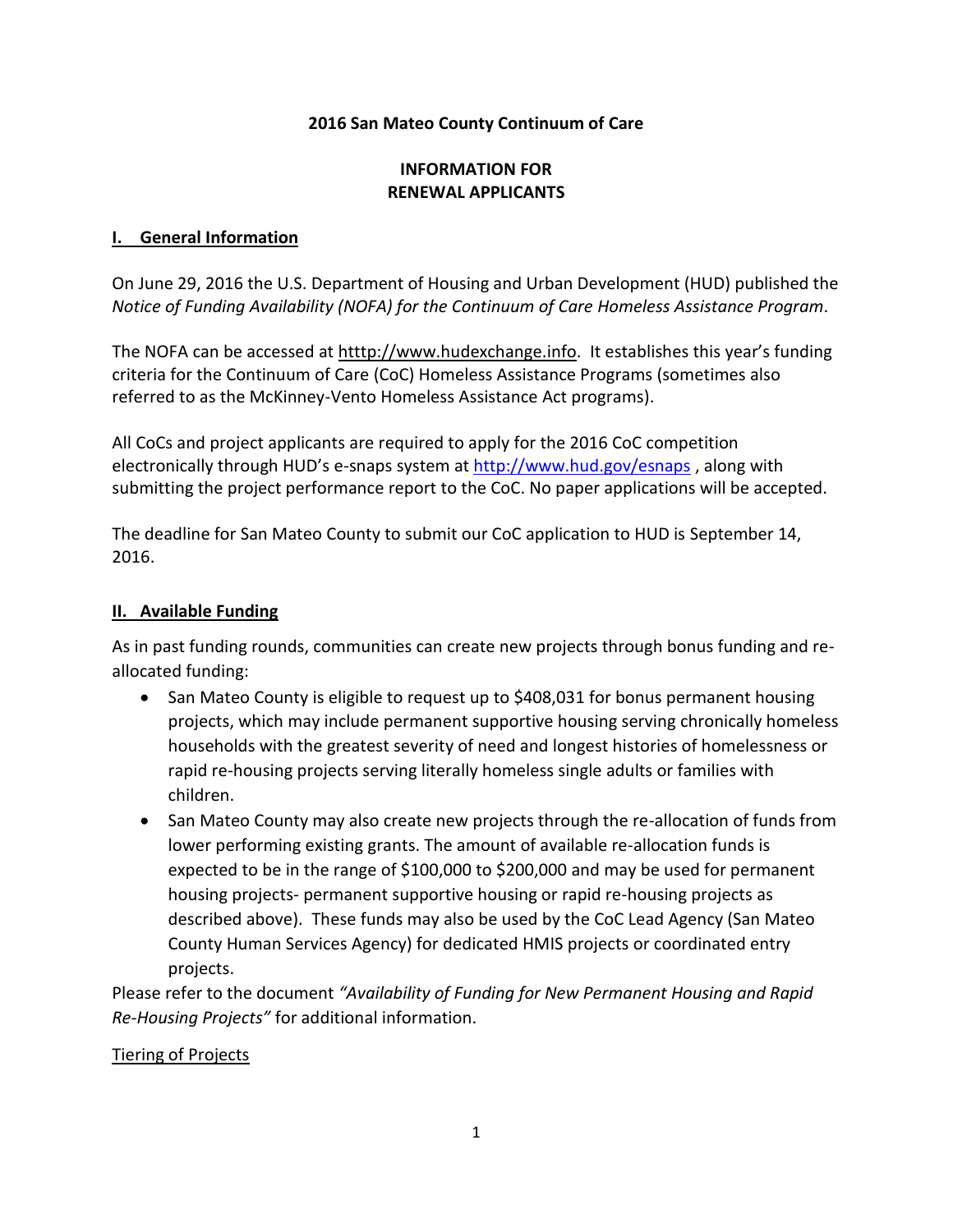The NOFA indicates that HUD probably has enough funding to award grants to all eligible renewal projects nation-wide. However, HUD is still asking all CoCs to place projects into Tier 1 and Tier 2. This year's Tier 2 is 7% of the CoC's Annual Renewal Demand or \$571,245. If a bonus project is placed in Tier 1, then an amount equivalent to the amount requested for the bonus must also be placed in Tier 2.

## Project Ranking:

As in previous years, communities are being encouraged to carefully assess how projects are performing when ranking renewal grants. A written policy and process for rating and ranking in the 2016 CoC competition was adopted by the CoC Steering Committee on July 8, 2016. A copy is attached.

### Project Application (Exhibit 2)

The Project Application format is not yet available in e-snaps. Once the application is available, we will provide all renewal applicants with a separate handout covering changes to the Project Application in e-snaps and tips for completing the application accurately.

### **III. Threshold Requirements for Renewal Projects**

The 2016 HUD NOFA requires all projects (new and renewal) must meet Threshold Requirements as listed in Section V.G.2.d (page 23-24). Threshold requirements include: (1) the applicant must be an eligible entity; (2) the applicant must have financial and management capacity to carry out the project; (3) the applicant must submit required certifications; (4) the project must serve an eligible population; (5) the project must be cost effective; (6) the applicant must participate in HMIS. Applicants are strongly encouraged to review Section V.G.2. of the NOFA to ensure that threshold requirements are met.

#### **IV. Application Process for Renewal Applicants**

# **A. Renewal Application Components**

This year there will be 3 components to the renewal applications that applicants must submit to the CoC. All three will be used by the rating and ranking panel to determine the project prioritization list.

- 1. *Annual Performance Report (APR).* Please run an APR from the Clarity system for each project for which you are requesting renewal funding. APRs must cover the period from June 1, 2015 through May 31, 2016. **APRs should be emailed no later than 5:00 p.m. on Friday, July 15, 2016** to Jessica Silverberg [\(JSilverberg@smcgov.org\)](mailto:(JSilverberg@smcgov.org)) and Brian Eggers [\(BEggers@smcgov.org\)](mailto:BEggers@smcgov.org).
- 2. *Project Application* **(Exhibit 2) in e-snaps**. Please complete your **Project Applications in e-snaps by August 10, 2016**. **Please do not click "submit**" but instead export the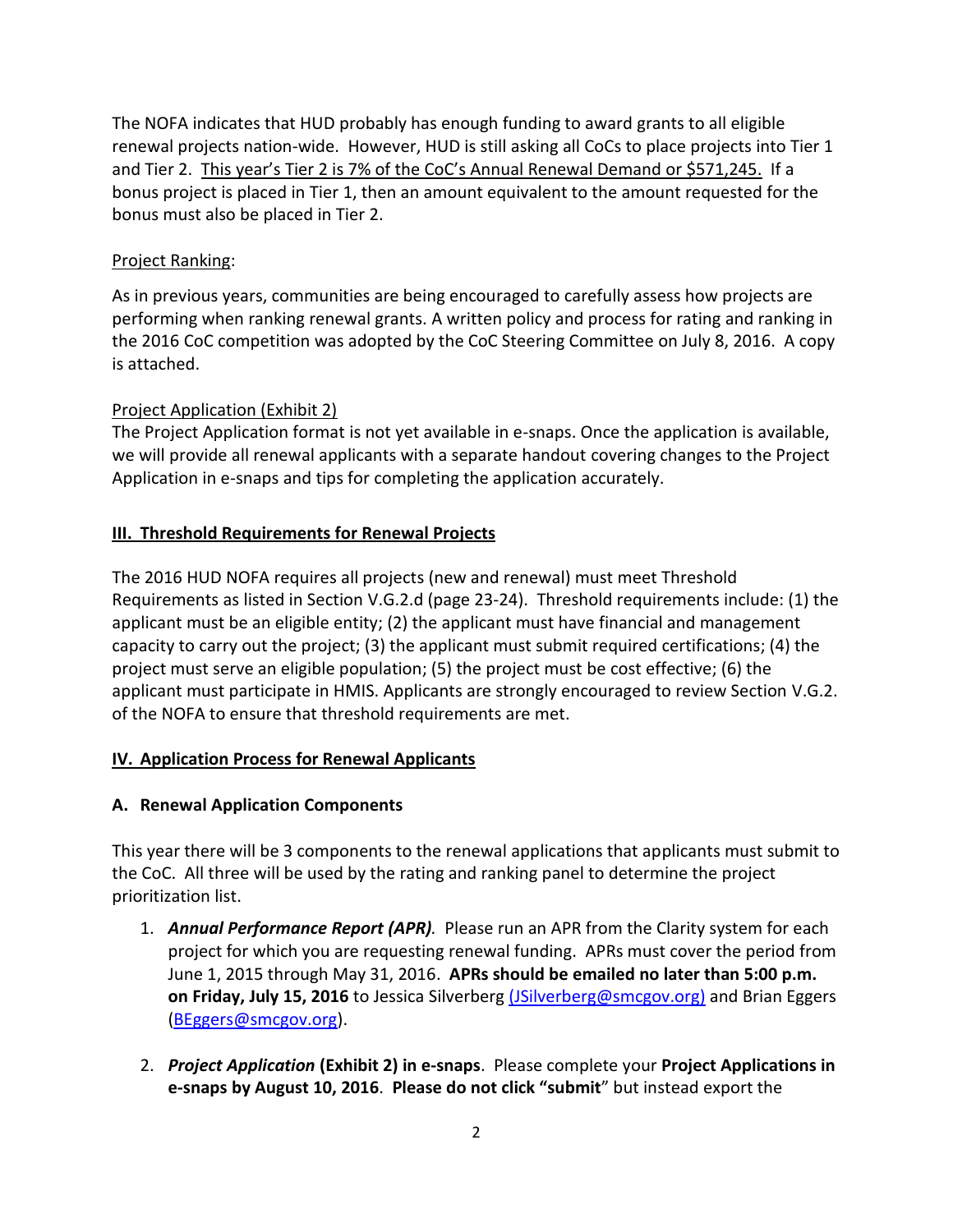application to a pdf document and email to Jessica Silverberg [\(JSilverberg@smcgov.org\)](mailto:(JSilverberg@smcgov.org)) and Brian Eggers [\(BEggers@smcgov.org\)](mailto:BEggers@smcgov.org) no later than 5:00 p.m. on August 10, 2016.

3. *Project Performance Report***.** The CoC will provide each applicant with a report summarizing each project's performance in meeting the CoC's performance measures by July 25, 2016. Data will be extracted from the APR submitted by the applicant, from other HMIS/Clarity data and from homeless system redesign data. Applicants will be requested to review their performance data and supply requested explanations, clarifications, etc. by 5:00 p.m. on **August 10, 2016**. There will also be some additional narrative and attachments requested. This process will also provide applicants with an opportunity to provide clarification for any measures where they did not meet the standard.

| <b>Date</b>              | <b>Activity</b>                                                  |
|--------------------------|------------------------------------------------------------------|
| June 29, 2016            | 2016 CoC NOFA released                                           |
| July 8, 2016             | CoC approval of rating, ranking and tiering criteria/strategy    |
| July 13, 2016            | Informational Meeting for Applicants (new and renewal)           |
| July 15, 2016            | APRs due to Jessica Silverberg and Brian Eggers by 5:00 p.m.     |
| July 25, 2016            | Applicants receive copy of their Project Performance Report      |
| <b>August 10, 2016</b>   | Project Applications must be completed in e-snaps, exported to a |
|                          | pdf document, and emailed to Jessica Silverberg and Brian        |
|                          | Eggers; along with completed Project Performance Report and      |
|                          | attachments.                                                     |
| August 22 or 23, 2016    | Review panel meeting; rating and ranking of applications         |
| August 26, 2016          | CoC Steering Committee Meeting to approve final project ranking  |
| Week of Aug. 22, 2016    | Applicants receive technical corrections to e-snaps submission   |
| No later than August 30, | Applicants notified whether their application is included on the |
| 2016                     | <b>Project Priority List</b>                                     |
| September 1, 2016        | Corrected applications due in e-snaps                            |
| September 6, 2016        | Appeals due to COH                                               |
| September 7, 2016        | Final corrections due in e-snaps                                 |
| September 9, 2016        | Applicants receive response to appeals                           |
| September 12, 2016       | COH staff submit final application to HUD                        |
| September 14, 2016       | Application due date                                             |

#### **B. Application Timeline**

#### **C. Rating and Ranking Process and Criteria**

On July 8, 2016, the CoC Steering Committee approved a written rating and ranking criteria and process, including an adopted strategy relating to putting projects into Tier 2. The objective of the tiering strategy will be to position the CoC to retain as much funding as possible, while